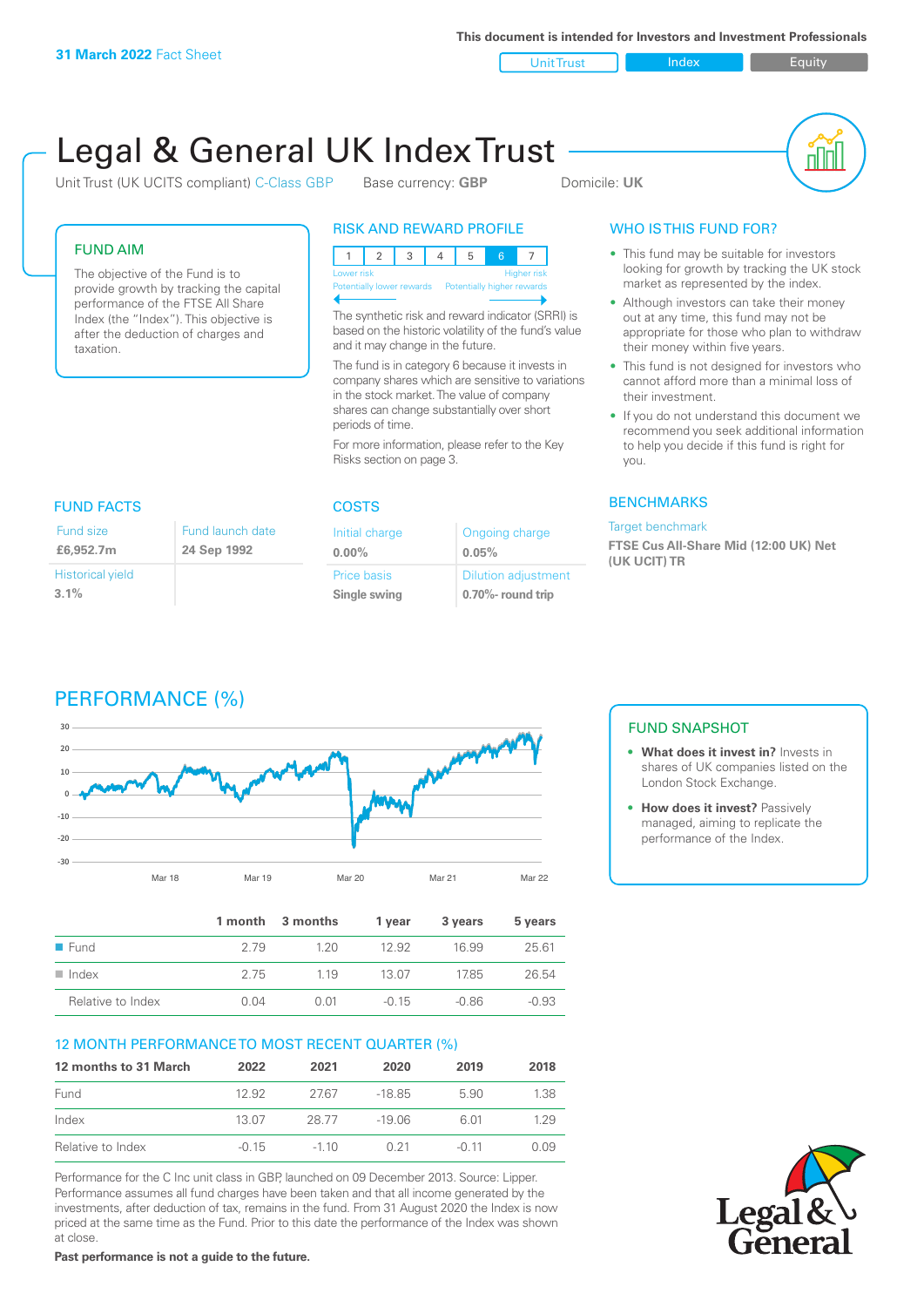## Legal & General UK Index Trust

Unit Trust (UK UCITS compliant) C-Class GBP

### PORTFOLIO BREAKDOWN

All data sources are a combination of LGIM and the Fund Accountant unless otherwise stated. Totals may not sum to due to rounding. In order to minimise transaction costs, the Fund will not always own all the assets that constitute the index and on occasion it will own assets that are not in the index. The number of fund holdings can also differ from the index due to corporate events and proxy holdings.



#### SECTOR (%)

| $\blacksquare$ Financials  | 227  |
|----------------------------|------|
| ■ Consumer Staples         | 14.6 |
| $\blacksquare$ Industrials | 12.0 |
| $\blacksquare$ Health Care | 10.9 |
| ■ Consumer Discretionary   | 10.8 |
| $\blacksquare$ Energy      | 9.8  |
| ■ Basic Materials          | 8.9  |
| $\blacksquare$ Utilities   | 3.6  |
| ■ Real Estate              | 3.3  |
| Telecommunications         | 2.1  |
| ■ Technology               | 1.4  |
|                            |      |

#### COUNTRY (%)

United Kingdom 100.0



#### MARKET CAPITALISATION (%) TOP 10 ISSUERS (%)

| 66.6 |
|------|
| 20.9 |
| 12.5 |
|      |
|      |

■ Top 10 issuers 39.3% ■ Rest of portfolio 60.7% No. of holdings in fund 613 No. of holdings in index 603

| Shell                    | 6.5 |
|--------------------------|-----|
| AstraZeneca              | 6.4 |
| <b>HSBC Holdings</b>     | 4.5 |
| Diageo                   | 36  |
| Unilever                 | 3.6 |
| GlaxoSmithKline          | 3.4 |
| British American Tobacco | 3.0 |
| <b>BP</b>                | 29  |
| Rio Tinto                | 2.8 |
| Glencore                 | 26  |
|                          |     |



The Index Fund Management team comprises 25 fund managers, supported by two analysts. Management oversight is provided by the Global Head of Index Funds. The team has average industry experience of 15 years, of which seven years has been at LGIM, and is focused on achieving the equally important objectives of close tracking and maximising returns.